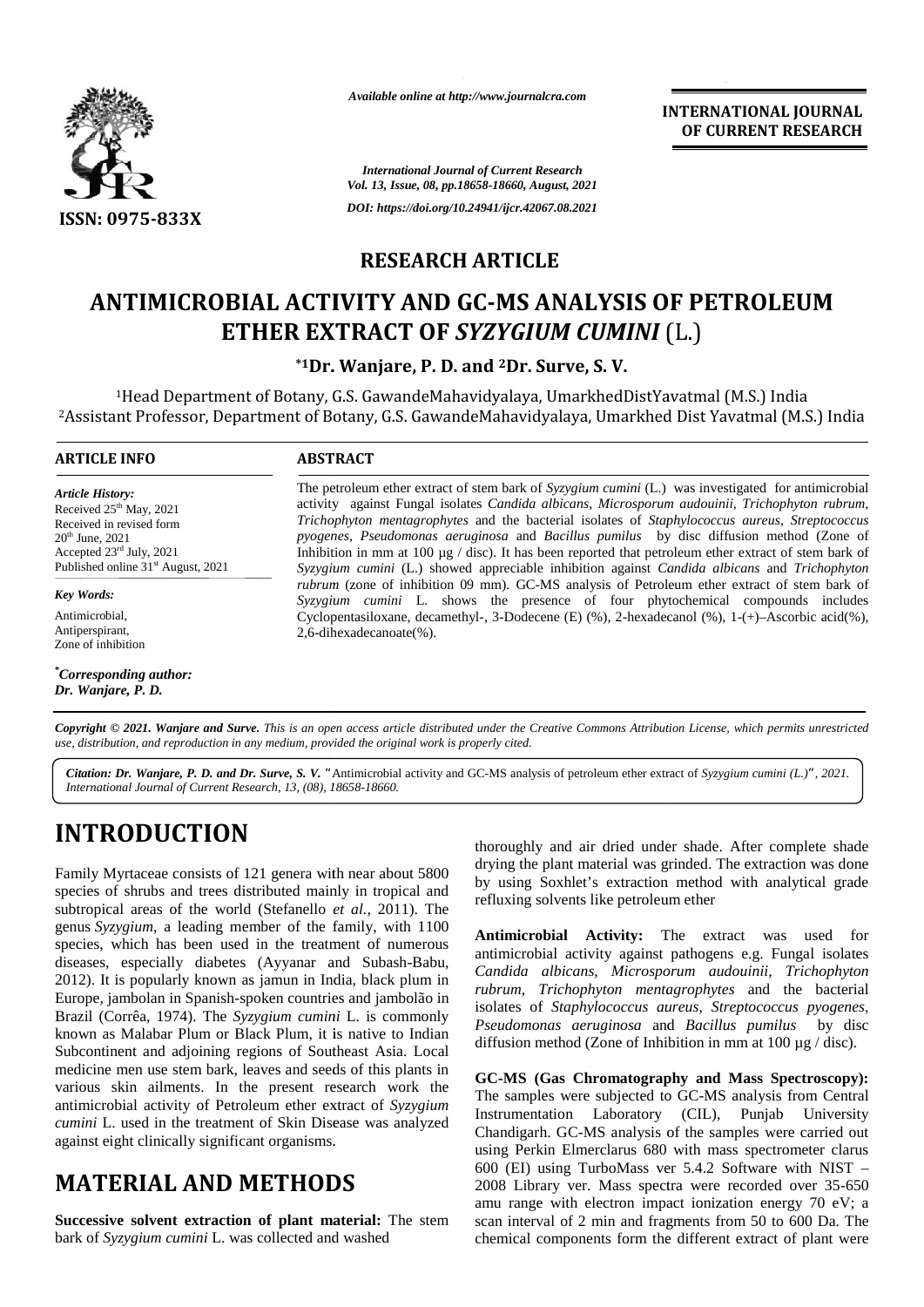identified by comparing the retention times of chromatographic peaks using Quadra pole detector with NIST Library to relative retention indices. Quantitative determinations were made by relating respective peak areas to TIC areas from the GC-MS.

## **RESULTS AND DISCUSSION**

**Antimicrobial activity of stem bark extracts of** *Syzygium cumini* (L.) Skeels. Petroleum ether extract showed positive microbial zone of inhibition against pathogens *Candida albicans* and *Trichophyton rubrum*. The zone of inhibition of 9 mm against pathogen *Candida albicans* and *Trichophyton rubrum* were observed in Petroleum ether extract (Table 1.1). Petroleum ether extract was found non-reactive to other test organisms.

### **Table 1.1: Antimicrobial activity of Stem bark extracts of** *Syzygium cumini* **(L.) Skeels. by disc diffusion method (Zone of Inhibition in mm at 100 µg / disc)**

|                             | Petroleum ether                                                 |
|-----------------------------|-----------------------------------------------------------------|
| Staphylococcus aureus       | 00                                                              |
| Streptococcus pyogenes      | 00                                                              |
| Pseudomonas aeruginosa      | 0 <sup>0</sup>                                                  |
| <b>Bacillus</b> pumilus     | 0 <sup>0</sup>                                                  |
| Trichophyton rubrum         | 9 mm                                                            |
| Trichophyton mentagrophytes | 00                                                              |
| Microsporangium audouinii   | 0 <sup>0</sup>                                                  |
| Candida albicans            | 9 mm                                                            |
|                             | $\mathcal{C}$ . $\mathcal{I}$<br>$\ldots$ . The set of $\ldots$ |

*\*Data represented in mean of three replicates*





**Fig. 2.1.H1: GC-MS chromatogram of** *Syzygium cumini* L.

**2.1 H1: GC-MS analysis of** *Syzygium cumini* L. GC-MS was carried out to study and to determine the possible chemical components from stem bark of *Syzygium cumini* L. The chromatogram of Petroleum ether extract clearly shows the presence of four peaks indicating presence of four phytochemical compounds detected was shown in Fig.  $2.1.\overline{H1}$ .

The four phytoconstituents were characterized and identified on comparison of the mass spectra of the constituents provided by NIST library. The Petroleum ether extract of stem bark analyzed by GC-MS shows the presence of compounds like Cyclopentasiloxane. presence of compounds like Cyclopentasiloxane, decamethyl-, 3-Dodecene (E), 2-hexadecanol, 1-(+)– Ascorbic acid 2,6-dihexadecanoate. The active compound with their retention time (RT), % peak area, Compound analyzed, molecular formula, molecular weight (MW), functional group, probable structural formula and activity reported are presented in Table- 2.2.H1

| Table 2.2 H1. GC-MS Analysis of Syzygium cumini L |  |  |  |
|---------------------------------------------------|--|--|--|
|                                                   |  |  |  |

| Sr.<br>No. | Retention<br>Time | Peak<br>area % | Compound Analyzed                             | Molecular<br>formula  | Probable Structural Formula | Activity reported                |
|------------|-------------------|----------------|-----------------------------------------------|-----------------------|-----------------------------|----------------------------------|
|            | 8.47              | 6.74           | Cyclopentasiloxane,<br>decamethyl-            | $C_{10}H_{30}O_5Si_5$ | $\Omega$<br>О               | Antiperspirant,<br>Suncreen      |
| 2          | 9.12              | 1.06           | $3-Dodecence, (E)$                            | $C_{12}H_{24}$        |                             | Ectoparaticide,<br>Edermatogenic |
| 3          | 14.42             | 0.95           | 2-hexadecanol                                 | $C_{16}H_{34}O$       | $H^{\bullet}$               | Cleanser                         |
| 4          | 18.69             | 1.02           | $1-(+)$ -Ascorbic acid2,6-<br>dihexadecanoate | $C_{38}H_{68}O_8$     |                             | Antibacterial,<br>Anticancer     |